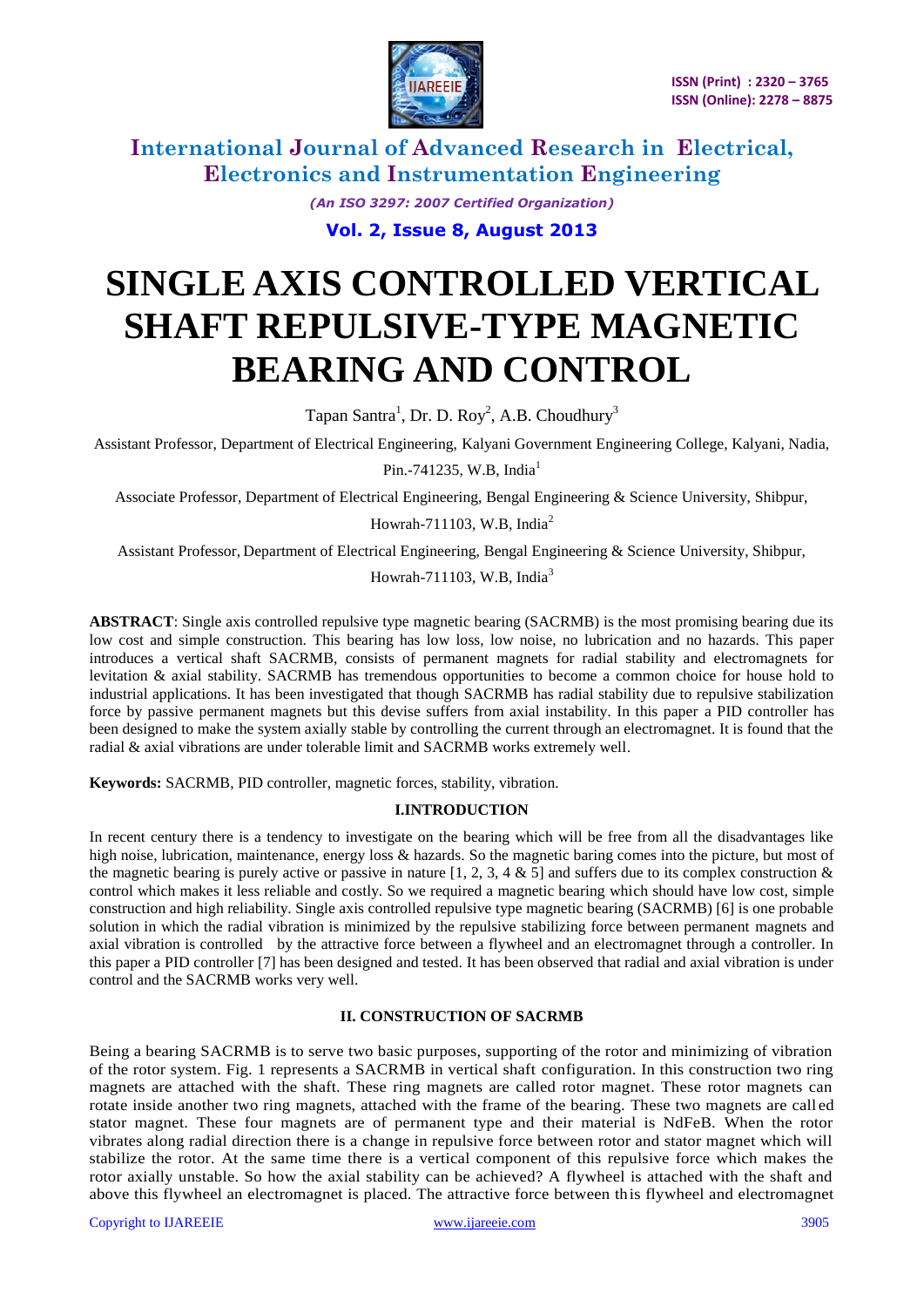

*(An ISO 3297: 2007 Certified Organization)*

### **Vol. 2, Issue 8, August 2013**

is utilized to make the rotor axially stable. A PID controller has been designed to control this attractive force by controlling the current through the electromagnet coil. Gap sensor is used to find out the change in axial gap and feedback it to the controller.



Fig. 1 Construction of SACRMB

### **III. MODELLING OF SACRMB**

The different forces acting on the rotor are shown in the Fig. 2. The rotor is considered as rigid body. The origin G is the stator fixed frame of reference, O is the mass centre of the rotor and  $(x_e, y_e, z_e)$  is the location of O with respect to fixed frame of reference. The force and moment balance around  $X_r$ ,  $Y_r$  &  $Z_r$  and force of electromagnets are given by equations *(I)* to *(VII)*.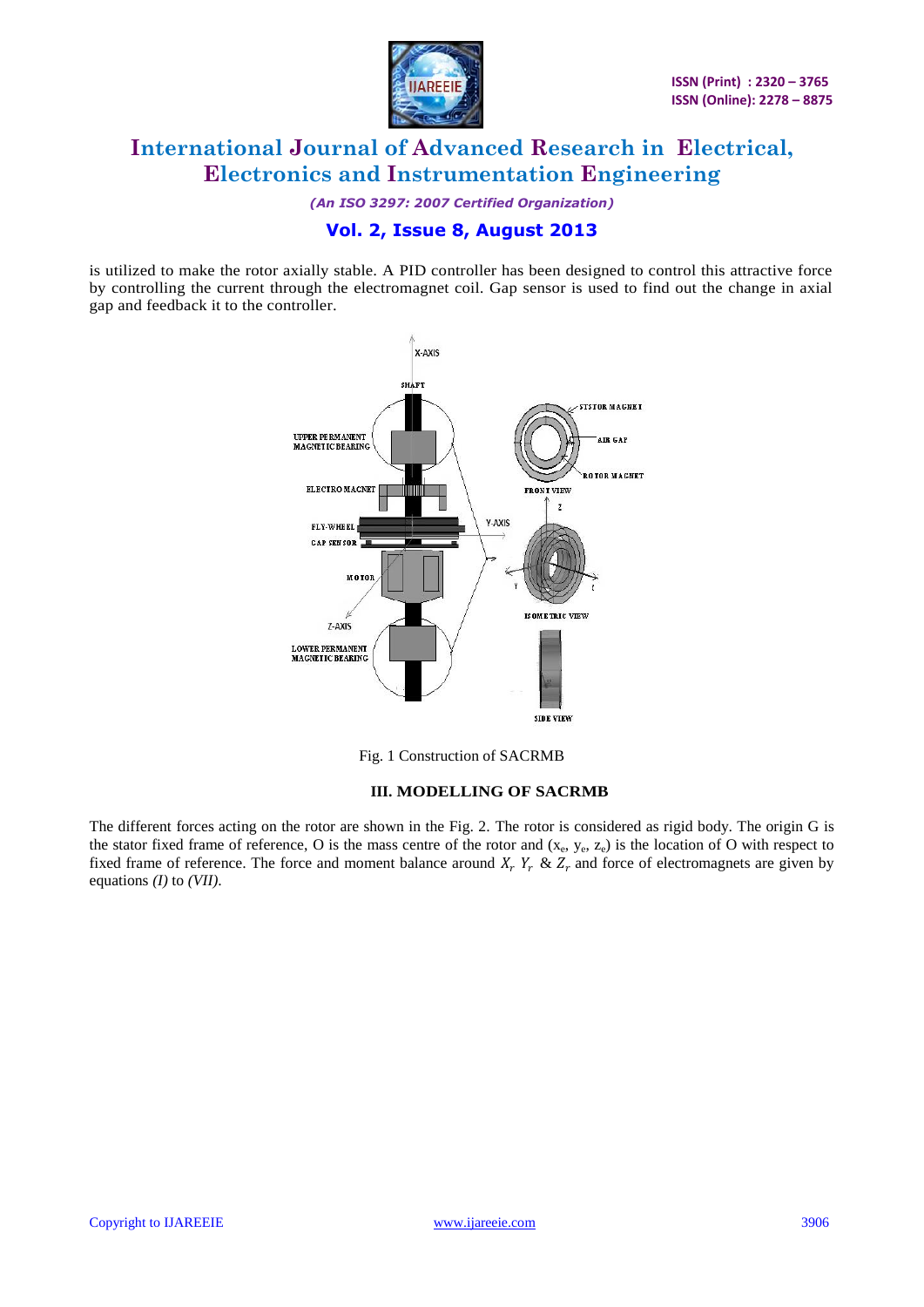

*(An ISO 3297: 2007 Certified Organization)* **Vol. 2, Issue 8, August 2013**



Fig. 2 Different forces acting on SACRMB

*Force balance equations*

$$
F_x = m\ddot{x}_e = f_{em} - f_{ux} - f_{lx} - mg \dots \dots \dots (I)
$$
  
\n
$$
F_y = m\ddot{y}_e = f_{uy} + f_{ly} \dots \dots \dots \dots (II)
$$
  
\n
$$
F_z = m\ddot{z}_e = f_{uz} + f_{lz} \dots \dots \dots \dots (III)
$$

*Moment balance equation*

$$
M = J_y \ddot{\theta} = -pJ_x \dot{\psi} + f_{lz} L_{01} - f_{rz} L_{02} \dots \dots (IV)
$$
  

$$
N = J_x \ddot{\psi} = pJ_x \dot{\theta} + f_{ly} L_{01} - f_{ry} L_{02} \dots \dots \dots (V)
$$

*Equation for electromagnet*

$$
L_{em} \frac{di_{em}}{dt} = -R_{em} i_{em} + V \dots \dots \dots \dots (VI)
$$

Equation of electromagnetic force

$$
f_{em} = 2F_{em} \left( \frac{i_{em}'}{i_{em}} - \frac{x_e}{W} \right) \dots \dots \dots \dots \dots (VII)
$$

Copyright to IJAREEIE [www.ijareeie.com](http://www.ijareeie.com/) 3907 Here m is the overall mass of rotor system.  $f_{ux}$ ,  $f_{lx}$ ,  $f_{uy}$ ,  $f_{ly}$ ,  $f_{uz}$  &  $f_{lz}$  are the components of the repulsive force along X, Y & Z axis between stator & rotor permanent magnet at upper & lower bearing respectively.  $\int_x \& \int_y$  are the inertia of rotor system around X & Y axis respectively. *L<sup>01</sup> & L<sup>02</sup>* are the distance of upper & lower permanent magnetic bearing from mass centre o respectively. *Rem* & *Lem* are the resistance & inductance of the electromagnet coil respectively. *V* is the supplied voltage to the electromagnet.  $x_e$ ,  $y_e$ ,  $z_e$ ,  $\theta$  &  $\psi$  are the displacement of the rotor along Xaxis, Y-axis, Z-axis ,angular rotation around Y & Z axis respectively. *Fem, Iem,* & *W* are the electromagnetic force, coil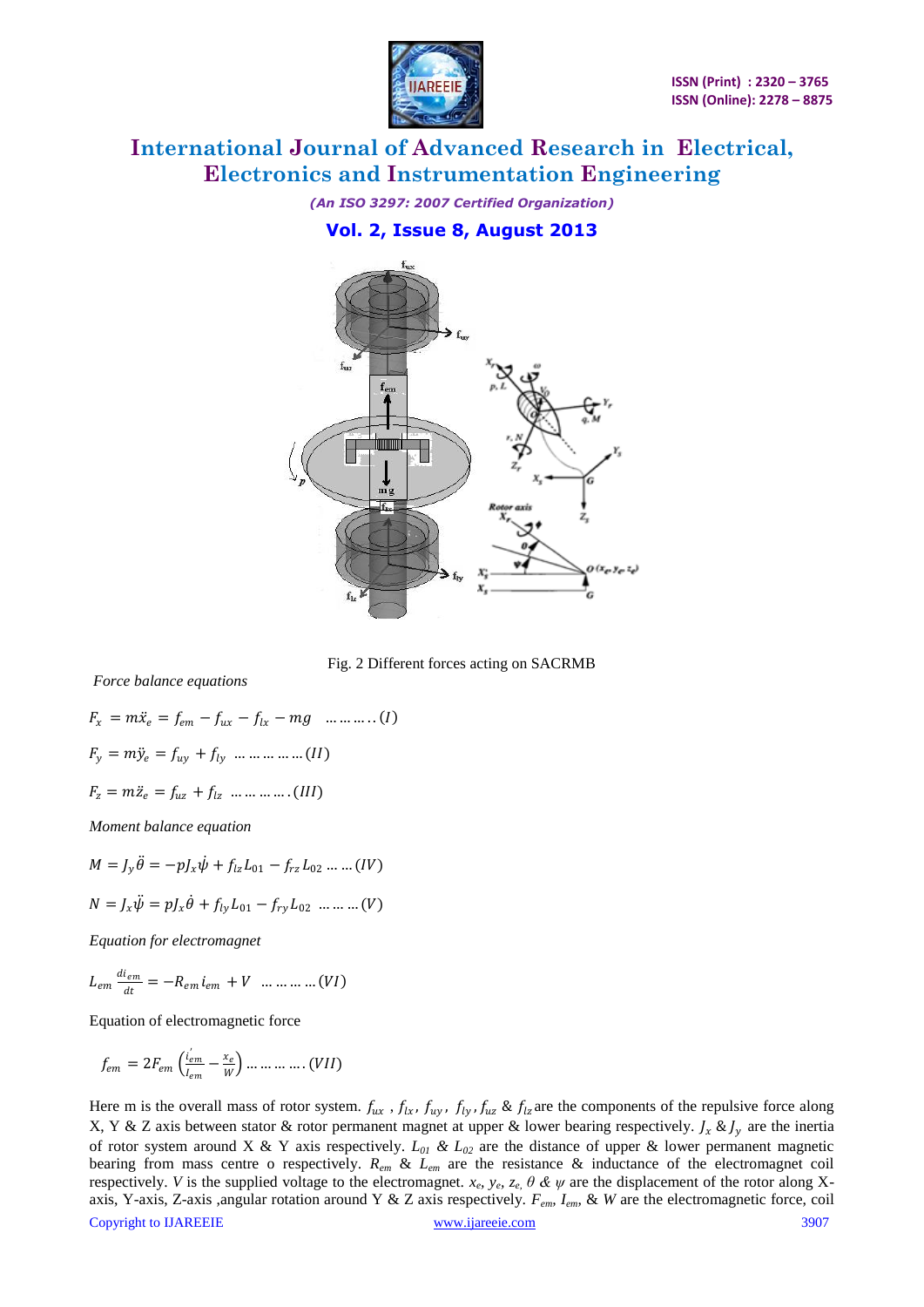

*(An ISO 3297: 2007 Certified Organization)*

### **Vol. 2, Issue 8, August 2013**

current & gap between electromagnet & flywheel at steady operating condition respectively.  $i_{em}^{'}$  is the instantaneous change in coil current respectively.

Table I Specification of permanent magnet

| Dimension/Material  | Rotor magnet | Stator magnet |
|---------------------|--------------|---------------|
| Thickness (mm)      | 30           | 30            |
| Outer diameter (mm) | 80           | 110           |
| Inner diameter (mm) | 20           | 84            |
| Material            | <b>NdFeB</b> | <b>NdFeB</b>  |



Fig. 3 Axial force Vs axial displacement (X-axis)



Fig. 4 Radial force Vs radial displacement (Y-axis) Fig. 5 Radial force Vs radial displacement (Z-axis)

Now the forces  $f_{ux} \& f_{lx}$ ,  $f_{uy} \& f_{ly}$ ,  $f_{uz} \& f_{lz}$  are to be expressed as a function of displacement along X- axis, Y-axis & Zaxis respectively *(VII)*. The rotor has been shifted along three different axis and the corresponding forces has been investigated by ANSYS software. The dimensions of rotor & stator permanent magnet are given in Table 1. Result has been displayed in Fig. 3, Fig. 4 & Fig. 5 respectively.

$$
f_{ix} = S_x(x_e - A) + F_A \quad \text{where } i \text{ is } u \text{ or } l \dots (VIII)
$$
\n
$$
f_{jx} = S_y(y_e - B) + F_B \quad \text{where } j \text{ is } u \text{ or } l \dots (IX)
$$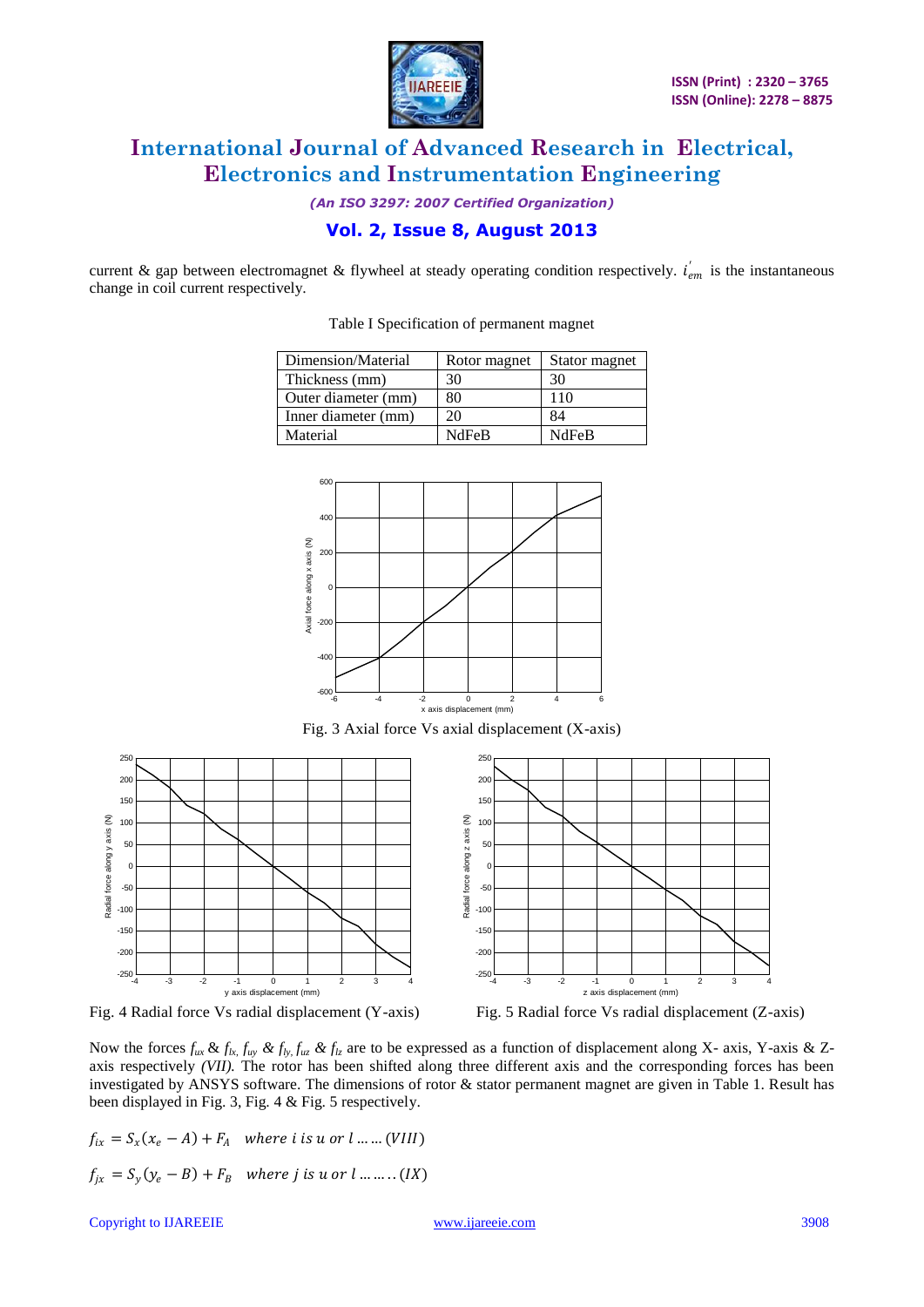

*(An ISO 3297: 2007 Certified Organization)* **Vol. 2, Issue 8, August 2013**

 $f_{kx} = z(z_e - C) + F_c$  where *i* is *u* or *l* ... ... . . (*X*)

Where (A, B, C) is the steady operating point of the rotor.  $S_x$ ,  $S_y$  &  $S_z$  are the measured slope of the force Vs displacement characteristics from Fig. 3, Fig. 4 & Fig. 5 respectively. *FA, F<sup>B</sup> & F<sup>C</sup>* are the steady force at operating point. The eleven variables  $x_e$ ,  $y_e$ ,  $z_e$ ,  $\frac{dx_e}{dt}$  $\frac{dx_e}{dt}$ ,  $\frac{dy_e}{dt}$  $rac{dy_e}{dt}$ ,  $rac{dz_e}{dt}$  $\frac{dz_e}{dt}$ ,  $\theta$  ,  $\frac{d\theta}{dt}$  $\frac{d\theta}{dt}$ ,  $\psi$ ,  $\frac{d\psi}{dt}$  $\frac{d\psi}{dt}$  &  $i_{em}$  are considered as state variables. So using equation *(I)* to *(VI)* the state space model as per equations *(XI) & (XII)* can be achieved.

 $\frac{d}{dt}$  $\frac{d}{dt}[\dot{X}] = \overline{A}[X] + \overline{B}[U] \dots \dots \dots (XI)$  $Y = \overline{C}[X] \dots \dots \dots (XII)$ 

#### **IV. PARAMETER OF SACRMB**

Before going for the simulation, the parameter value of SACRMB must be assigned. These parameters are for permanent magnet, electromagnet, rotor system & gap sensor. All the parameters value are shown in Table II to table V

| Resistance $(R)$   | $10 \Omega$ .    |
|--------------------|------------------|
| Inductance $(L)$   | 0.5 <sub>H</sub> |
| Steady current (I) | 0.5A             |
| Steady force (F)   | 38 N             |

Table II Specification of Electromagnet

| Stator & rotor magnet type          | <b>NdFeB</b>          |
|-------------------------------------|-----------------------|
| Steady force along Z axis $(F_c)$   | $10.00\text{ N}$      |
| Steady force along X axis ( $F_A$ ) | 50.00 N               |
| Steady force along Y axis ( $F_R$ ) | $0.00\text{ N}$       |
| Stiffness $(S_x)$                   | $100\times10^{3}$ N/m |
| Stiffness $(S_v)$                   | $50\times10^3$ N/m    |
| Stiffness $(S_z)$                   | $52\times10^3$ N/m    |

Table III Specification of permanent magnet

#### Table IV Specification of rotor system

| Mass (m)                             | 10Kg                                     |
|--------------------------------------|------------------------------------------|
| X-axis inertia $(J_x)$               | $3.479 \times 10^{-2}$ Kg-m <sup>2</sup> |
| Y-axis inertia $(J_y)$               | $8.564\times10^{-2}$ Kg-m <sup>2</sup>   |
| Length of shaft                      | $5.1\times10^{-1}$ m                     |
| Radius of flywheel                   | $1.2\times10^{-1}$ m                     |
| Length between two rotor magnet      | $1.7\times10^{-1}$ m                     |
| Gap between electromagnet & flywheel | 4 mm                                     |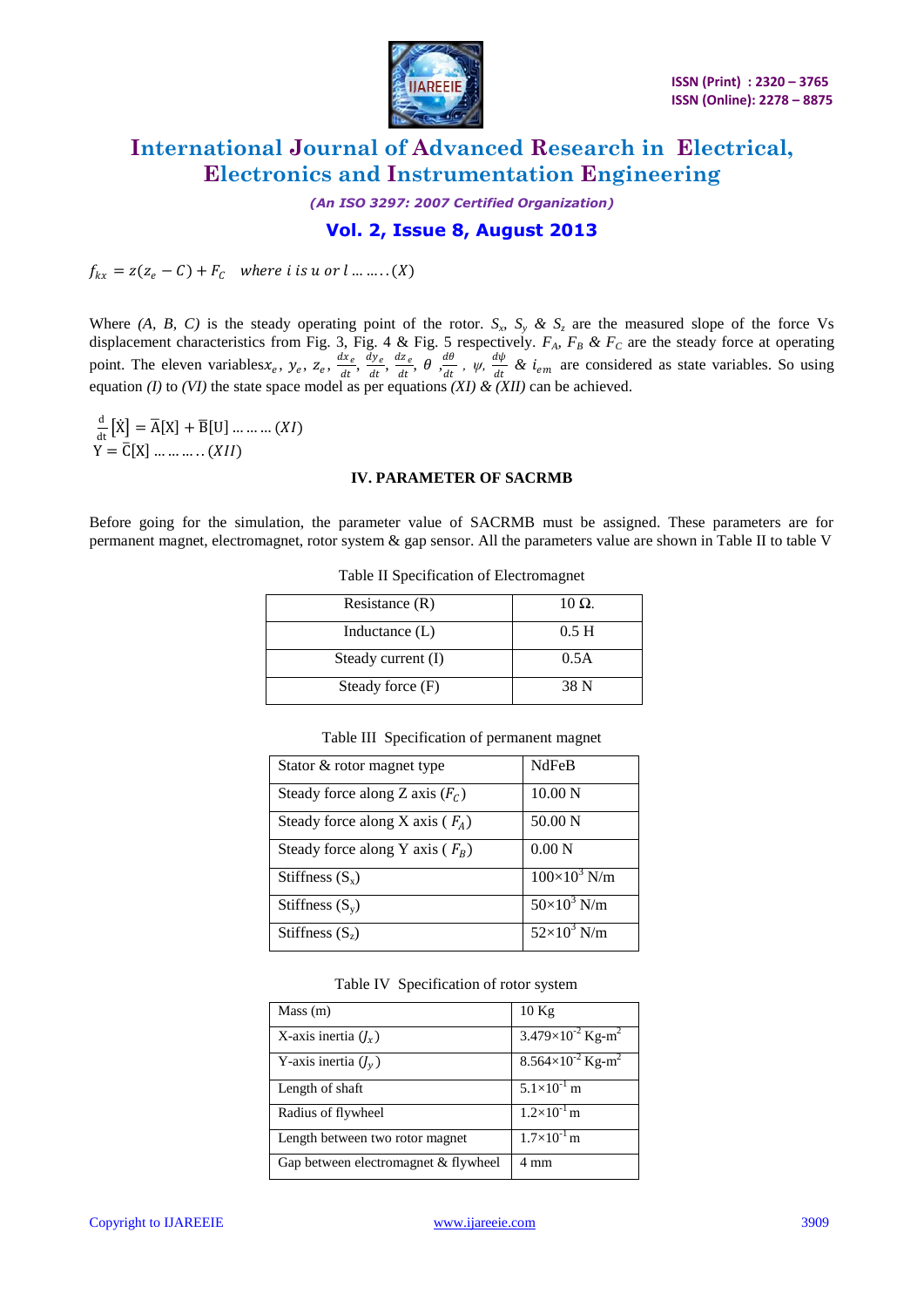

*(An ISO 3297: 2007 Certified Organization)*

### **Vol. 2, Issue 8, August 2013**

Table V Specification of gap sensor

| Sensor type   | Eddy current type |
|---------------|-------------------|
| Scaled output | $1$ V/mm          |

#### **V. PID CONTROLLER DESIGN**

Now modelling is over, parameters are fixed, we can go for the vibration characteristics. Fig. 6 shows the open loop step response for axial vibration of SACRMB, which is unbounded in nature. This means the SACRMB is axially unstable. Fig. 7 & Fig. 8 shows the radial vibration characteristics ( Force in N Vs Displacement in mm)



Fig. 6 Axial vibration without controller.

along Y & Z axis respectively. It is observed that the radial vibration are under 0.02 mm and can be excepted fairly. Only noticible thing is that the rotor will continue to rotate, shifted slightly along positive Z axis.



As the SACRMB is axially unstable, a PID controller has been designed and implemented as per the Fig. 9 and corresponding axial vibration is observed in Fig.10. The change in axial displacement is minimized and vibration is controlled perfectly.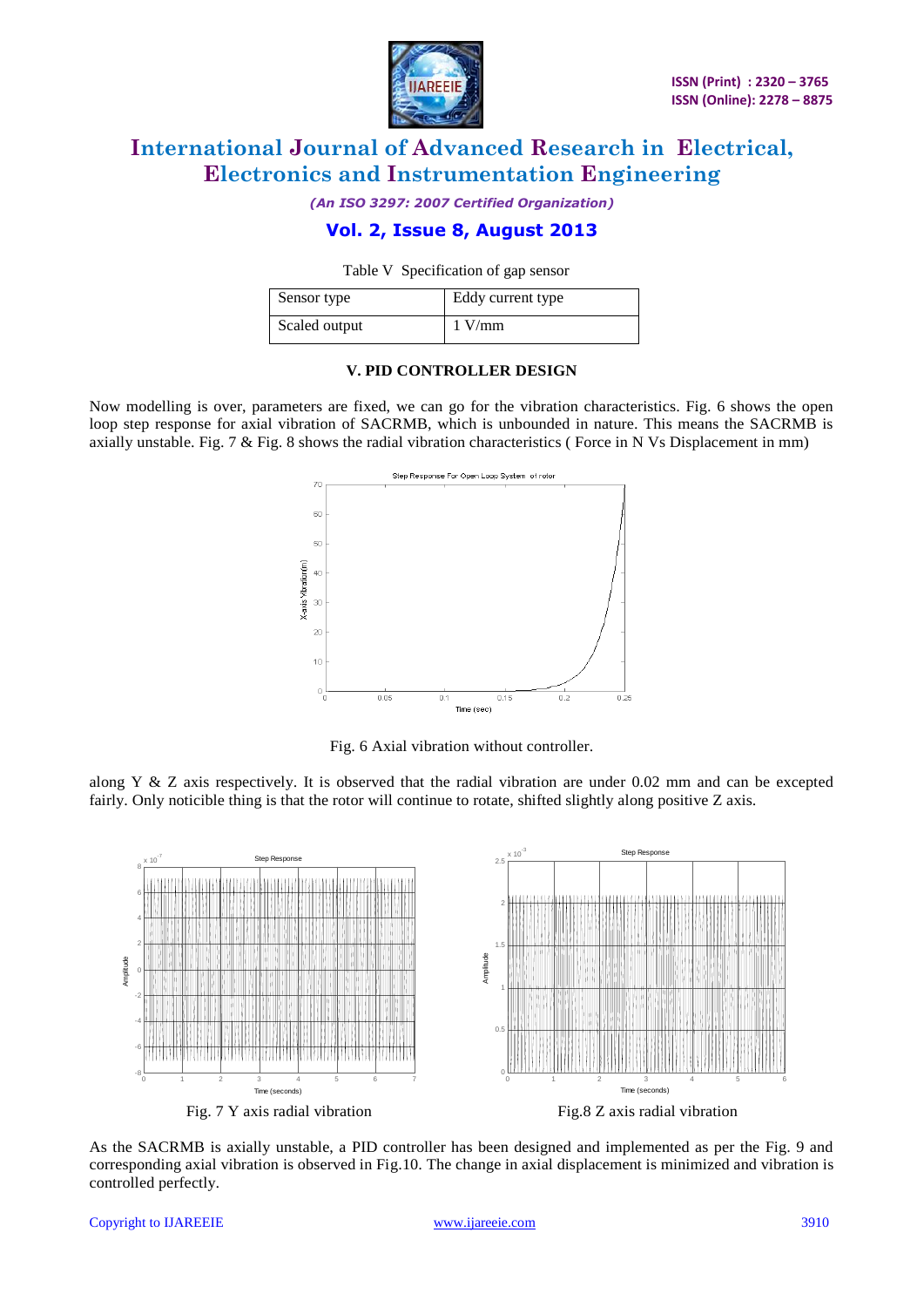

*(An ISO 3297: 2007 Certified Organization)*

### **Vol. 2, Issue 8, August 2013**





#### **VI.CONCLUSION**

In this paper construction, modelling and controller design of a vertical shaft single axis controlled repulsive type magnetic bearing has been implemented. SACRMB has huge probability to become a key player in the bearing market within the next few years due to its advantageous position over existing mechanical bearing. The radial vibration is controlled by passive permanent magnets. The strength and dimension of these magnets are the main constraints of SACRMB design. But now a day's NdFeB magnets can remove these problems. In this paper the axial vibration is controlled by controlling the current of an electromagnet by a PID controller and the axial vibration is observed to be under limit and well accepted.

#### **REFERENCES**

- [1] J. P. Yonnet, "Passive magnetic bearing with permanent magnets", IEEE Trans. Magn .1978,14, (5), pp. 803-805
- [2] Lembke. T, "Design for magnetic induction bearing", in Chalmers University of Technology, Göteborg,.
- [3] Xu Feipeng, Li Tiecai, Liu Yajing, "A study on passive magnetic bearing with Halbach magnetized array", Electrical Machines and Systems, 2008. ICEMS 2008, pp. 417 - 420, Volume: Issue: 17-20 Oct. 2008
- 
- [4] Falkowski K., Henzel M.: "High Efficiency Radial Passive Magnetic Bearing", SOLID STATE PHENOMENA, Vol. 164, pp. 360-365, 2010. [5] Samanta, P. Hirani, H. "magnetic bearing configurations: theoretical and experimental studies"[, Magnetics, IEEE Transactions on,](http://ieeexplore.ieee.org/xpl/RecentIssue.jsp?punumber=20) on page(s) 2038 - 2042 volume: 4[4 issue: 2,](http://ieeexplore.ieee.org/xpl/tocresult.jsp?isnumber=4432685) feb. 2008.
- [6] S. C. mukhopadhyay, T. Ohji, M. Iwahara, S. Yamada and F. Matsumura, "influence of permanent magnet configuration on the stability of repulsive type magnetic bearing", proceeding of japanese national conference on linear drive, ld - 96 - 105, pp. 57-66,
- [7] Abdul Rashid Husain, Mohamad Noh Ahmad, and Abdul Halim Mohd. Yatim "asymptotic stabilization of an active magnetic bearing system using lmi-based sliding mode control", world academy of science, engineering and technology, p. 37, 20Y